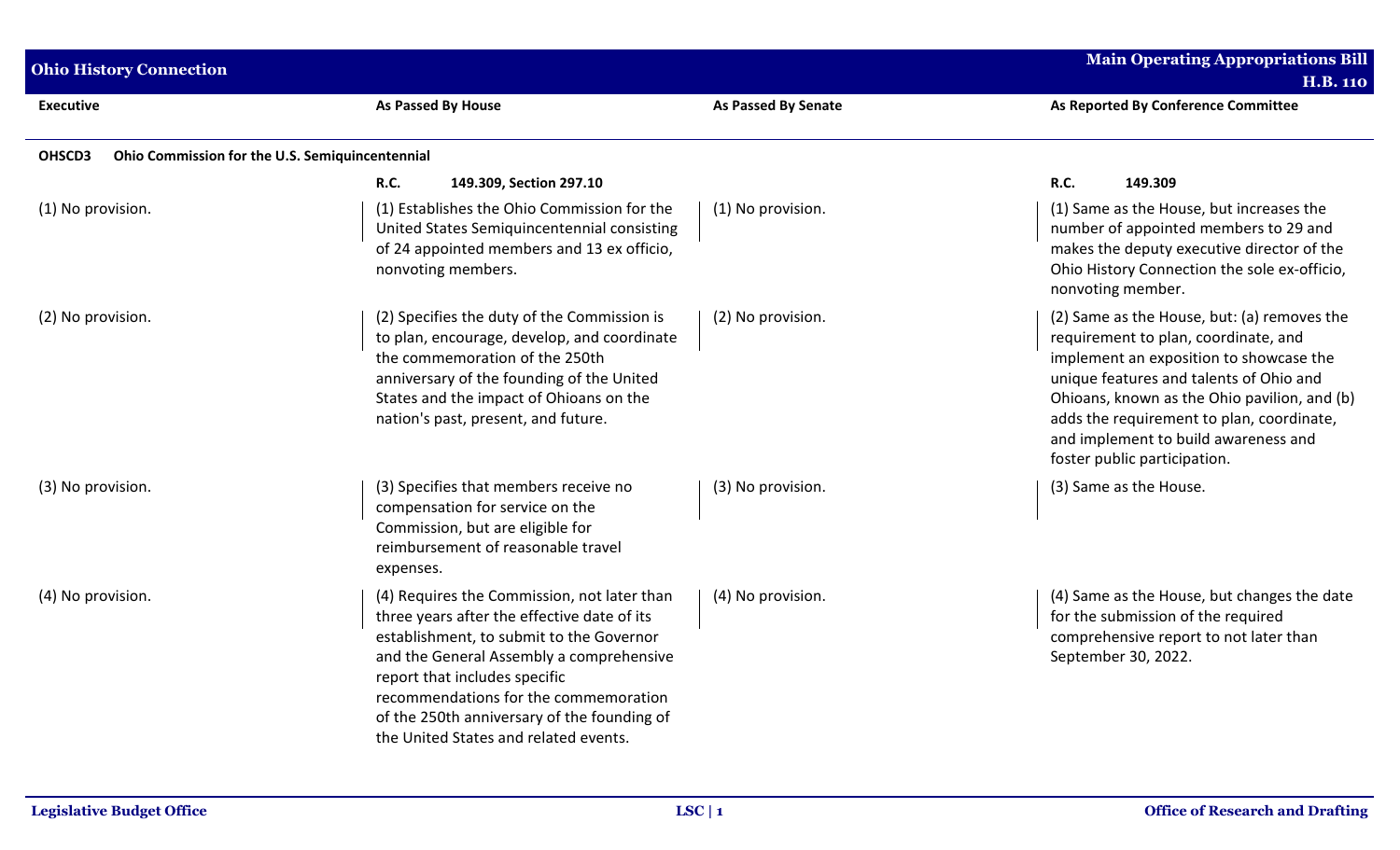| <b>Ohio History Connection</b> |                                                                                                                                                                                                                                                         |                            | <b>Main Operating Appropriations Bill</b>                                                                                                                                                                                                                                                                                                                                                                                                                                       |  |
|--------------------------------|---------------------------------------------------------------------------------------------------------------------------------------------------------------------------------------------------------------------------------------------------------|----------------------------|---------------------------------------------------------------------------------------------------------------------------------------------------------------------------------------------------------------------------------------------------------------------------------------------------------------------------------------------------------------------------------------------------------------------------------------------------------------------------------|--|
|                                |                                                                                                                                                                                                                                                         |                            | <b>H.B. 110</b>                                                                                                                                                                                                                                                                                                                                                                                                                                                                 |  |
| <b>Executive</b>               | <b>As Passed By House</b>                                                                                                                                                                                                                               | <b>As Passed By Senate</b> | As Reported By Conference Committee                                                                                                                                                                                                                                                                                                                                                                                                                                             |  |
| (5) No provision.              | (5) Requires state agencies to provide<br>information to the Commission upon<br>request.                                                                                                                                                                | (5) No provision.          | (5) Same as the House.                                                                                                                                                                                                                                                                                                                                                                                                                                                          |  |
| (6) No provision.              | (6) Permits the Commission to accept, use,<br>and dispose of gifts and donations of money,<br>property, or personal services.                                                                                                                           | (6) No provision.          | (6) Same as the House, but adds a provision<br>permitting the Commission to request<br>personnel or other supportive resources<br>from state agencies, local governments, and<br>public universities.                                                                                                                                                                                                                                                                           |  |
| (7) No provision.              | (7) Permits the Chairperson of the<br>Commission to appoint an executive director<br>and other personnel as necessary, and<br>requires the appointment of an executive<br>director to be subject to confirmation by<br>majority vote of the commission. | (7) No provision.          | (7) Replaces the House provision with a<br>provision that: (a) "requires" the<br>chairperson of the Commission to appoint<br>an executive director, who may, in turn, hire<br>personnel as necessary, (b) permits the<br>executive director to enter into contracts<br>with vendors and consultants, and (c) and<br>requires that all Commission employees be<br>employees of the Ohio History Connection<br>and subject to its customary personnel<br>policies and procedures. |  |
| (8) No provision.              | (8) Requires the Commission once each year<br>to submit to the Governor and the General<br>Assembly a report of its activities.                                                                                                                         | (8) No provision.          | (8) Same as the House.                                                                                                                                                                                                                                                                                                                                                                                                                                                          |  |
| (9) No provision.              | (9) Terminates the Commission on July 31,<br>2026.                                                                                                                                                                                                      | (9) No provision.          | (9) Same as the House, but terminates the<br>Commission on June 30, 2027.                                                                                                                                                                                                                                                                                                                                                                                                       |  |
| (10) No provision.             | (10) Requires DPF Fund 5XV0 appropriation<br>item 360525, Ohio Commission for the U.S.<br>Semiquincentennial, be used for costs<br>incurred in the performance of its duties.                                                                           | (10) No provision.         | (10) No provision.                                                                                                                                                                                                                                                                                                                                                                                                                                                              |  |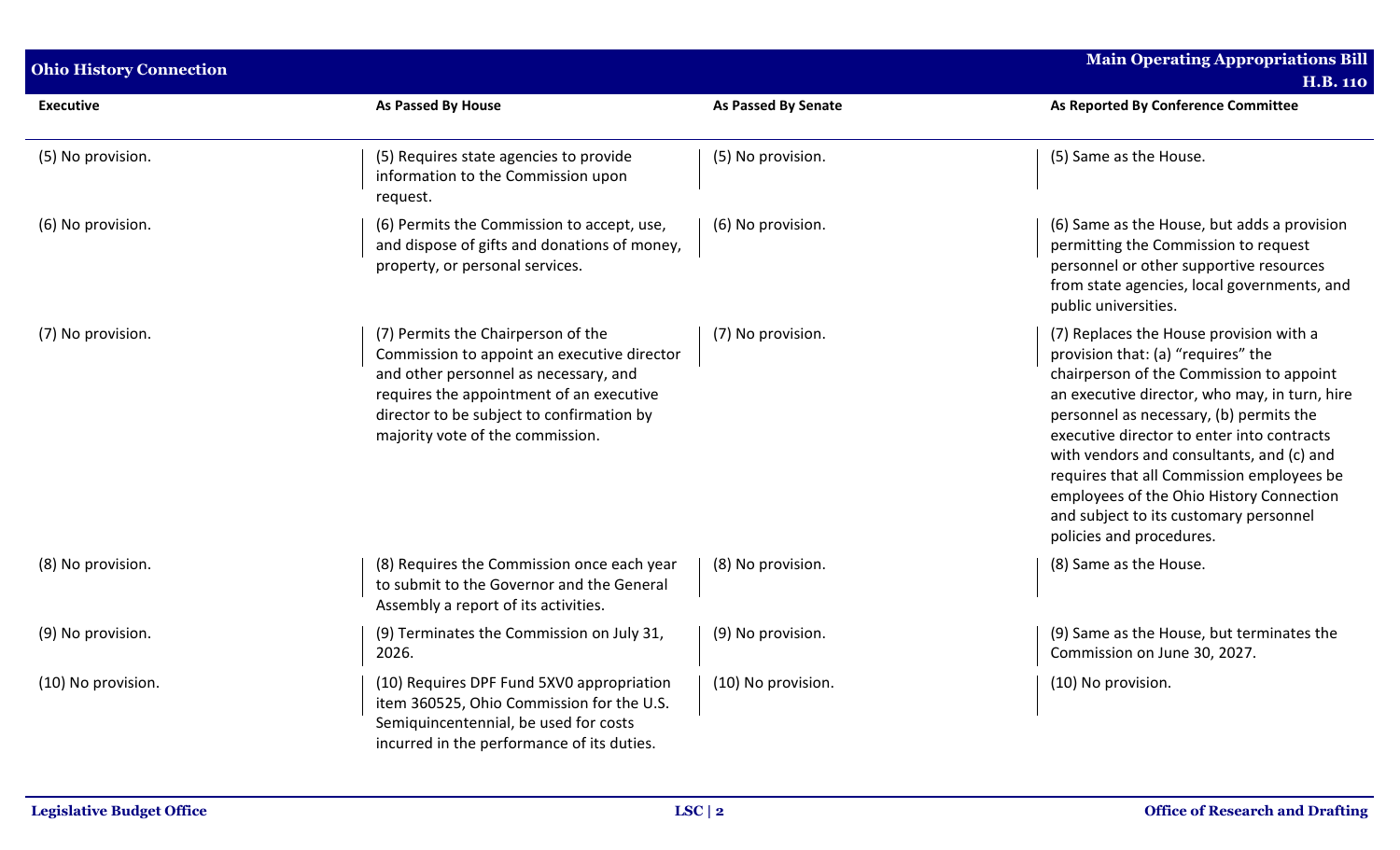| <b>Ohio History Connection</b>                                                                                                                                                                                                                                                  |                                                                                                                                                                                              |                            | Main Operating Appropriations Bill<br><b>H.B. 110</b>                                                                                                                                                                                                                                                                                     |
|---------------------------------------------------------------------------------------------------------------------------------------------------------------------------------------------------------------------------------------------------------------------------------|----------------------------------------------------------------------------------------------------------------------------------------------------------------------------------------------|----------------------------|-------------------------------------------------------------------------------------------------------------------------------------------------------------------------------------------------------------------------------------------------------------------------------------------------------------------------------------------|
| <b>Executive</b>                                                                                                                                                                                                                                                                | As Passed By House                                                                                                                                                                           | <b>As Passed By Senate</b> | As Reported By Conference Committee                                                                                                                                                                                                                                                                                                       |
| (11) No provision.                                                                                                                                                                                                                                                              | (11) No provision.                                                                                                                                                                           | (11) No provision.         | (11) Permits the Commission to request<br>operating and capital appropriations from<br>the General Assembly. Specifies that such<br>appropriations shall be received by the Ohio<br>History Connection and held for the use of<br>the commission. Requires, if received, such<br>money to be audited annually by the Auditor<br>of State. |
|                                                                                                                                                                                                                                                                                 | Fiscal effect: Appropriates \$400,000 to DPF<br>Fund 5XV0 appropriation item 360525,<br>Ohio Commission for the U.S.<br>Semiquincentennial, in FY 2022 for the<br><b>Commission's costs.</b> |                            | <b>Fiscal effect: Minimal.</b>                                                                                                                                                                                                                                                                                                            |
| OHSCD1<br><b>Subsidy appropriation</b>                                                                                                                                                                                                                                          |                                                                                                                                                                                              |                            |                                                                                                                                                                                                                                                                                                                                           |
| Section:<br>297.10                                                                                                                                                                                                                                                              | 297.10<br>Section:                                                                                                                                                                           | 297.10<br>Section:         | 297.10<br>Section:                                                                                                                                                                                                                                                                                                                        |
| (1) Requires, upon approval by the Director<br>of Budget and Management, that<br>appropriations made to the Ohio History<br>Connection be released in quarterly<br>amounts.                                                                                                     | (1) Same as the Executive.                                                                                                                                                                   | (1) Same as the Executive. | (1) Same as the Executive.                                                                                                                                                                                                                                                                                                                |
| (2) Requires funds and fiscal records of the<br>Ohio History Connection be examined by<br>independent certified public accountants<br>approved by the Auditor of State, and a copy<br>of the audited financial statements be filed<br>with the Office of Budget and Management. | (2) Same as the Executive.                                                                                                                                                                   | (2) Same as the Executive. | (2) Same as the Executive.                                                                                                                                                                                                                                                                                                                |
| (3) Requires the appropriations made to the<br>Ohio History Connection be the contractual<br>consideration provided by the state to<br>support the state's offer to contract with the                                                                                           | (3) Same as the Executive.                                                                                                                                                                   | (3) Same as the Executive. | (3) Same as the Executive.                                                                                                                                                                                                                                                                                                                |
| <b>Legislative Budget Office</b>                                                                                                                                                                                                                                                |                                                                                                                                                                                              | LSC $\vert 3$              | <b>Office of Research and Drafting</b>                                                                                                                                                                                                                                                                                                    |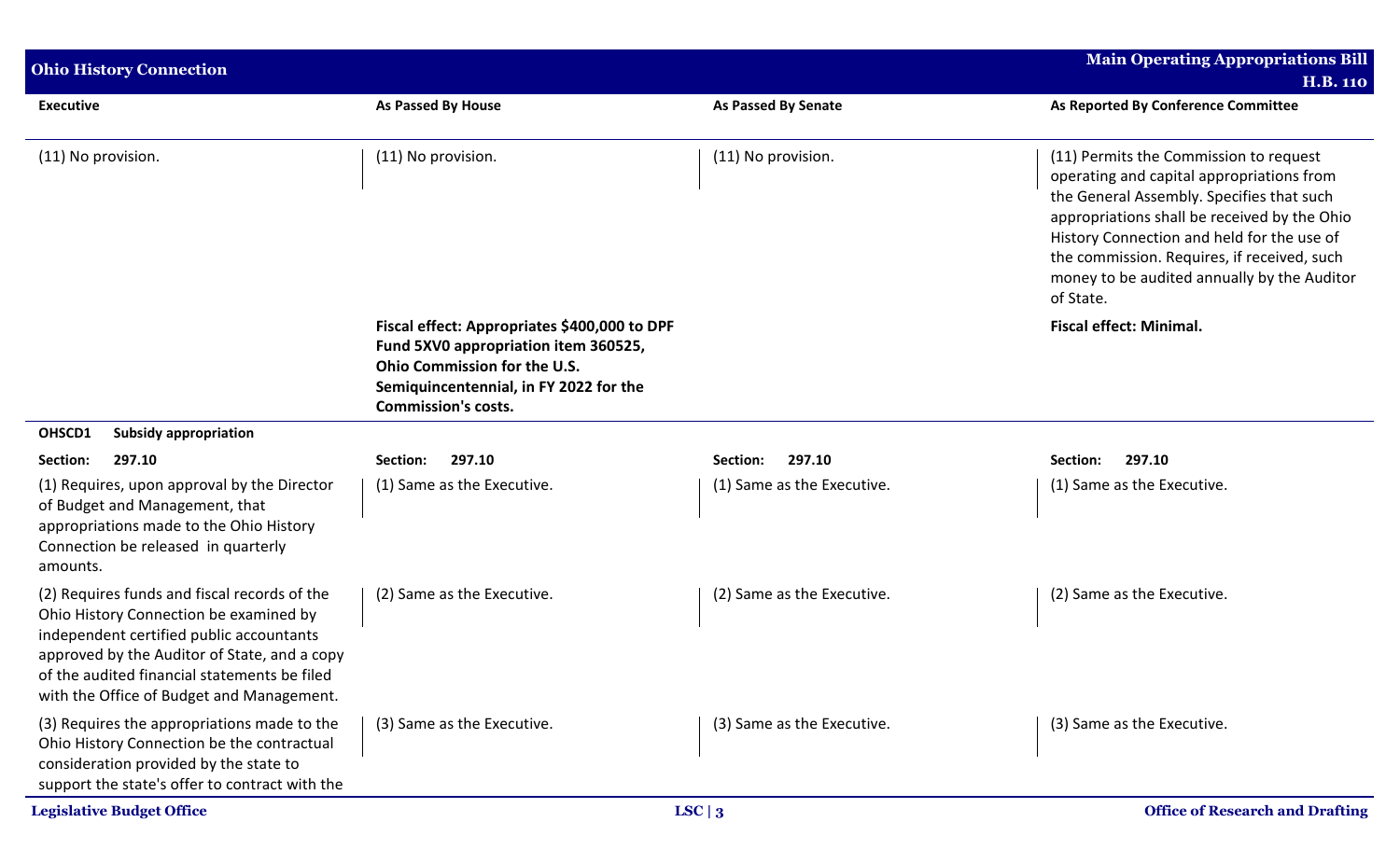| <b>Ohio History Connection</b>                       |                                                                                                                                                                                                                                                                                                                                                                  |                                                                                   | <b>Main Operating Appropriations Bill</b><br><b>H.B. 110</b> |
|------------------------------------------------------|------------------------------------------------------------------------------------------------------------------------------------------------------------------------------------------------------------------------------------------------------------------------------------------------------------------------------------------------------------------|-----------------------------------------------------------------------------------|--------------------------------------------------------------|
| <b>Executive</b>                                     | <b>As Passed By House</b>                                                                                                                                                                                                                                                                                                                                        | <b>As Passed By Senate</b>                                                        | As Reported By Conference Committee                          |
| Ohio History Connection under R.C. 149.30.           |                                                                                                                                                                                                                                                                                                                                                                  |                                                                                   |                                                              |
| OHSCD <sub>2</sub><br><b>State Historical Grants</b> |                                                                                                                                                                                                                                                                                                                                                                  |                                                                                   |                                                              |
|                                                      | 297.10<br>Section:                                                                                                                                                                                                                                                                                                                                               | 297.10<br>Section:                                                                | 297.10<br>Section:                                           |
| No provision.                                        | Makes the following earmarks from GRF<br>appropriation item 360508, State Historical<br>Grants:                                                                                                                                                                                                                                                                  | Same as the House, but makes the following<br>changes:                            | Same as the Senate, but makes the following<br>changes:      |
| (1) No provision.                                    | $(1)$ \$150,000 in each fiscal year for the<br>Western Reserve Historical Society.                                                                                                                                                                                                                                                                               | (1) Same as the House, but increases<br>earmark to \$250,000 in each fiscal year. | (1) Same as the Senate.                                      |
| (2) No provision.                                    | $(2)$ \$150,000 in each fiscal year for the<br>Cincinnati Museum Center.                                                                                                                                                                                                                                                                                         | (2) Same as the House, but increases<br>earmark to \$250,000 in each fiscal year. | (2) Same as the Senate.                                      |
| (3) No provision.                                    | (3) \$250,000 in each fiscal year to create the<br>Institute of Informal Science Education to be<br>housed at the Boonshoft Museum of<br>Discovery for distance learning, including<br>implementation of a pilot program. Requires<br>an efficacy report to be submitted to the<br>General Assembly as to the education of<br>participants in the pilot program. | (3) Same as the House, but increases<br>earmark to \$375,000 in each fiscal year. | (3) Same as the Senate.                                      |
| (4) No provision.                                    | (4) \$100,000 in each fiscal year for the Nancy<br>and David Wolf Holocaust and Humanity<br>Center.                                                                                                                                                                                                                                                              | (4) Same as the House.                                                            | (4) Same as the House.                                       |
| (5) No provision.                                    | $(5)$ \$325,000 in each fiscal year for the<br>Cleveland Institute of Art.                                                                                                                                                                                                                                                                                       | (5) Same as the House.                                                            | (5) Same as the House.                                       |
| (6) No provision.                                    | $(6)$ \$100,000 in each fiscal year for the<br>Cleveland Museum of Art.                                                                                                                                                                                                                                                                                          | (6) Same as the House.                                                            | (6) No provision.                                            |
| (7) No provision.                                    | (7) \$50,000 in each fiscal year for the Jewish<br>Federation of Cincinnati to support the                                                                                                                                                                                                                                                                       | (7) Same as the House, but increases<br>earmark to \$100,000 in each fiscal year. | (7) Same as the Senate.                                      |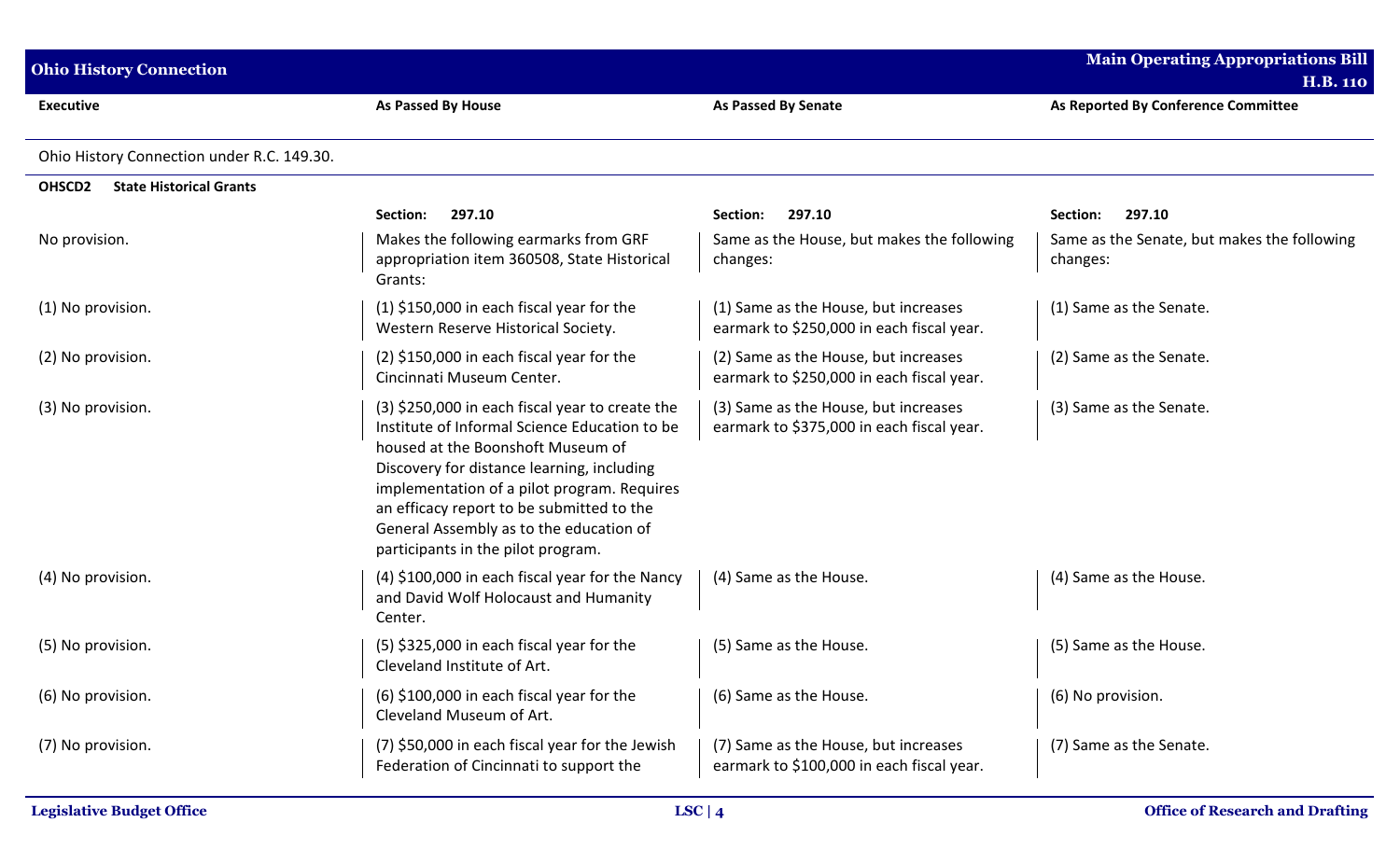| <b>Ohio History Connection</b>                                            |                                                                   |                                                                                                                                                                                                                                                                                                                                                  | <b>Main Operating Appropriations Bill</b><br><b>H.B. 110</b>                  |  |
|---------------------------------------------------------------------------|-------------------------------------------------------------------|--------------------------------------------------------------------------------------------------------------------------------------------------------------------------------------------------------------------------------------------------------------------------------------------------------------------------------------------------|-------------------------------------------------------------------------------|--|
| <b>Executive</b>                                                          | <b>As Passed By House</b>                                         | <b>As Passed By Senate</b>                                                                                                                                                                                                                                                                                                                       | As Reported By Conference Committee                                           |  |
|                                                                           | Jewish Cincinnati Bicentennial.                                   |                                                                                                                                                                                                                                                                                                                                                  |                                                                               |  |
| (8) No provision.                                                         | (8) \$100,000 in each fiscal year for the<br>Cleveland Orchestra. | (8) Same as the House.                                                                                                                                                                                                                                                                                                                           | (8) Same as the House.                                                        |  |
| (9) No provision.                                                         | (9) No provision.                                                 | (9) \$75,000 in fiscal year 2022 and \$35,000<br>in fiscal year 2023 to support the Johnny<br>Appleseed Museum and Education Center.                                                                                                                                                                                                             | (9) Same as the Senate.                                                       |  |
| (10) No provision.                                                        | (10) No provision.                                                | (10) No provision.                                                                                                                                                                                                                                                                                                                               | $(10)$ \$100,000 in each fiscal year for the<br>Cleveland Institute of Music. |  |
| OHSCD4<br><b>Holocaust and Genocide Memorial and Education Commission</b> |                                                                   |                                                                                                                                                                                                                                                                                                                                                  |                                                                               |  |
|                                                                           |                                                                   | 297.10<br>Section:                                                                                                                                                                                                                                                                                                                               | 297.10<br>Section:                                                            |  |
| No provision.                                                             | No provision.                                                     | Establishes GRF appropriation item 360400,<br>Holocaust and Genocide Memorial and<br>Education Commission, to support the<br>operations of the Holocaust and Genocide<br>Memorial and Education Commission,<br>including the employment of a director for<br>the Office of the Commission and any other<br>employees approved by the Commission. | Same as the Senate.                                                           |  |
| <b>Poindexter Village</b><br>OHSCD5                                       |                                                                   |                                                                                                                                                                                                                                                                                                                                                  |                                                                               |  |
|                                                                           |                                                                   | 701.80<br>Section:                                                                                                                                                                                                                                                                                                                               | 701.80<br>Section:                                                            |  |
| No provision.                                                             | No provision.                                                     | Requires the Ohio History Connection to<br>designate Poindexter Village, located in<br>Columbus, as a state historic site.<br><b>Fiscal effect: None.</b>                                                                                                                                                                                        | Same as the Senate.                                                           |  |
|                                                                           |                                                                   |                                                                                                                                                                                                                                                                                                                                                  |                                                                               |  |